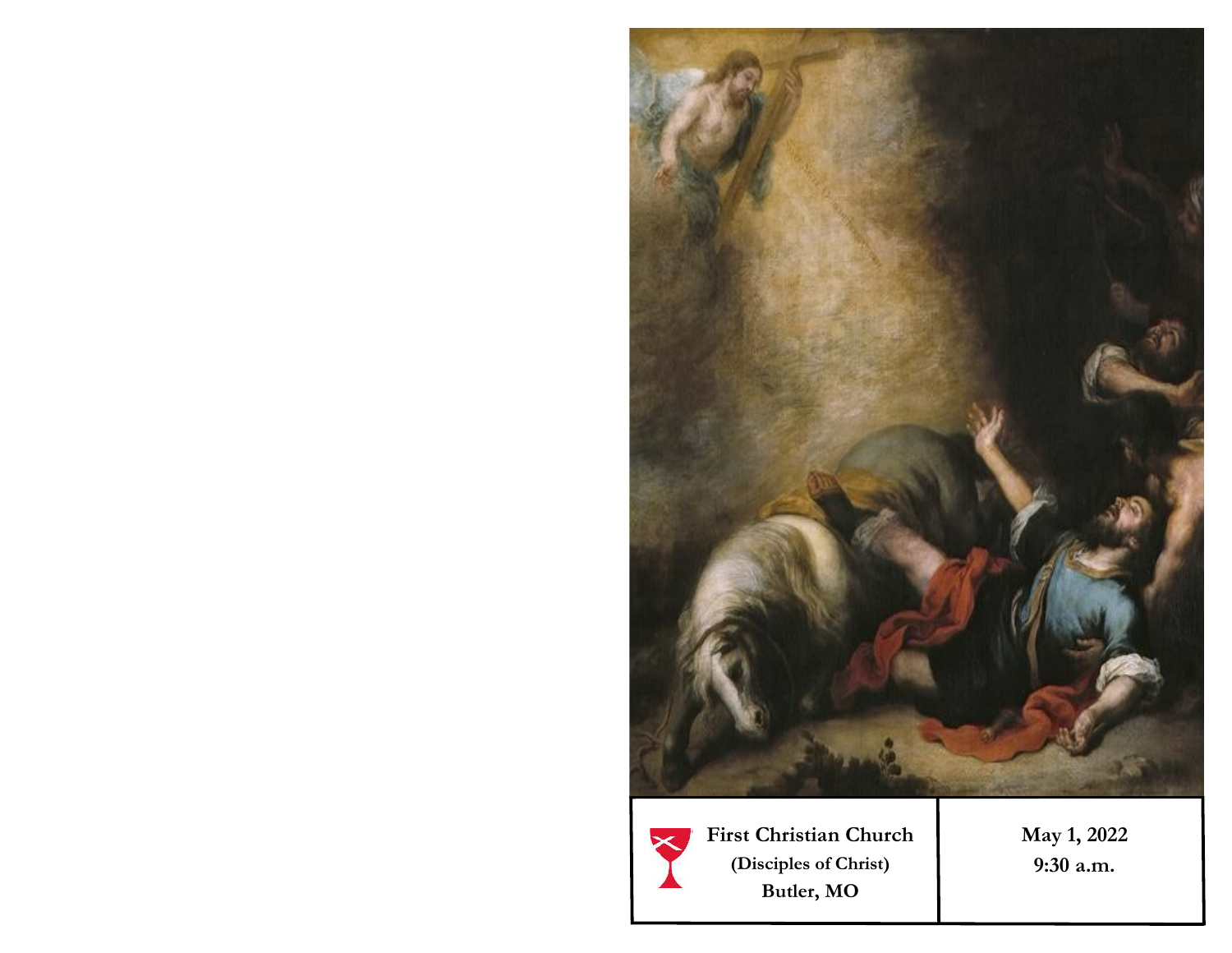## **Service for the Lord's Day**

Sunday, May 1, 2022

*Attendance button.* 

**Joys and Concerns Rev.** Sharla Hulsey

*In order to respect privacy, joys and concerns will be discussed before the public livestream. Please fill out a prayer request form and place in the offering tray during communion.* 

### Welcome and Announcements Shawn Quick , Elder

*If you are joining Sunday worship via Facebook Live, let us know you are tuning in by*  leaving a comment on the live stream video or visit fecbutler.org and click the Register

Birthdays and Anniversaries

### **We Gather to Praise God**

Prelude Mary Coffman, Accompanist

*Bringing the Light of Christ into the Sanctuary*

**\***Call to worship (please rise as able) Shawn Quick & Congregation

L: The Lord is risen!

- **P: He is risen indeed!**
- L: Let us praise God for the mighty deeds God has done through Jesus Christ:
- **P: Praise God for loosing the chains of sin! Praise God for breaking the bonds of death! Praise God for releasing the forces of love! Let us join with God's people everywhere and praise Jesus Christ the Lord!**

**\***Opening Hymn CH# 452 (All)

"Here I Am, Lord"

**\***Invocation Shawn Quick & Congregation

**Living Lord, you meet us in unexpected places and surprise us with the abundance of your love. Feed us by your Word and fill us with your Spirit, so that we may follow you today, and always; through Jesus Christ, your Son, our Savior. Amen.**

 $P$ rayer Hymn  $CH# 354 (1,2)$ 

| "Seek Ye First" |  |
|-----------------|--|
|                 |  |

**\* Please rise as able**

## Silent Meditation Sharla Hulsey

### Pastoral Prayer - *The Lord's Prayer* Sharla Hulsey

 **Our Father who art in heaven, hallowed be Thy name. Thy kingdom come, Thy will be done on earth as it is in heaven. Give us this day our daily bread, and forgive us our debts as we forgive our debtors. And lead us not into temptation, but deliver us from evil; for Thine is the kingdom and the power, and the glory forever. Amen.**

### Musical Interlude Mary Coffman

Psalm Reading Shawn Quick & Congregation

Psalm 30:1-2, 4-5, 11-12 *(United Methodist Hymnal)* 

- L: I will extol you, O LORD, for you have lifted me up.
- **P: O LORD my God, I cried to you for help, and you healed me.**
- L: Sing praises to the LORD, O his faithful ones,
- **P: and give thanks to God's holy Name.**
- L: Surely the LORD's anger is but for a moment; the LORD's favor is for a lifetime.
- **P: Weeping may tarry for the night, but joy comes with the morning.**
- L: You have turned my mourning into dancing; you have loosed my sackcloth and girded me with gladness, that my soul may praise you and not be silent.

## **P: O LORD, my God, I will give thanks to you forever.**

| Special Music              |                          | Adult Choir        |
|----------------------------|--------------------------|--------------------|
|                            | "I Surrender All to You" |                    |
| Scripture                  |                          | Carol Hedrick      |
|                            | Acts $9:1-19a$           |                    |
| Message                    |                          | Rev. Sharla Hulsey |
|                            | "Redirection"            |                    |
| Invitation to Discipleship |                          | Sharla Hulsey      |
| *Invitation Hymn           |                          | CH# 455 (All)      |
|                            | "You Have Called Me"     |                    |

**\* Please rise as able**